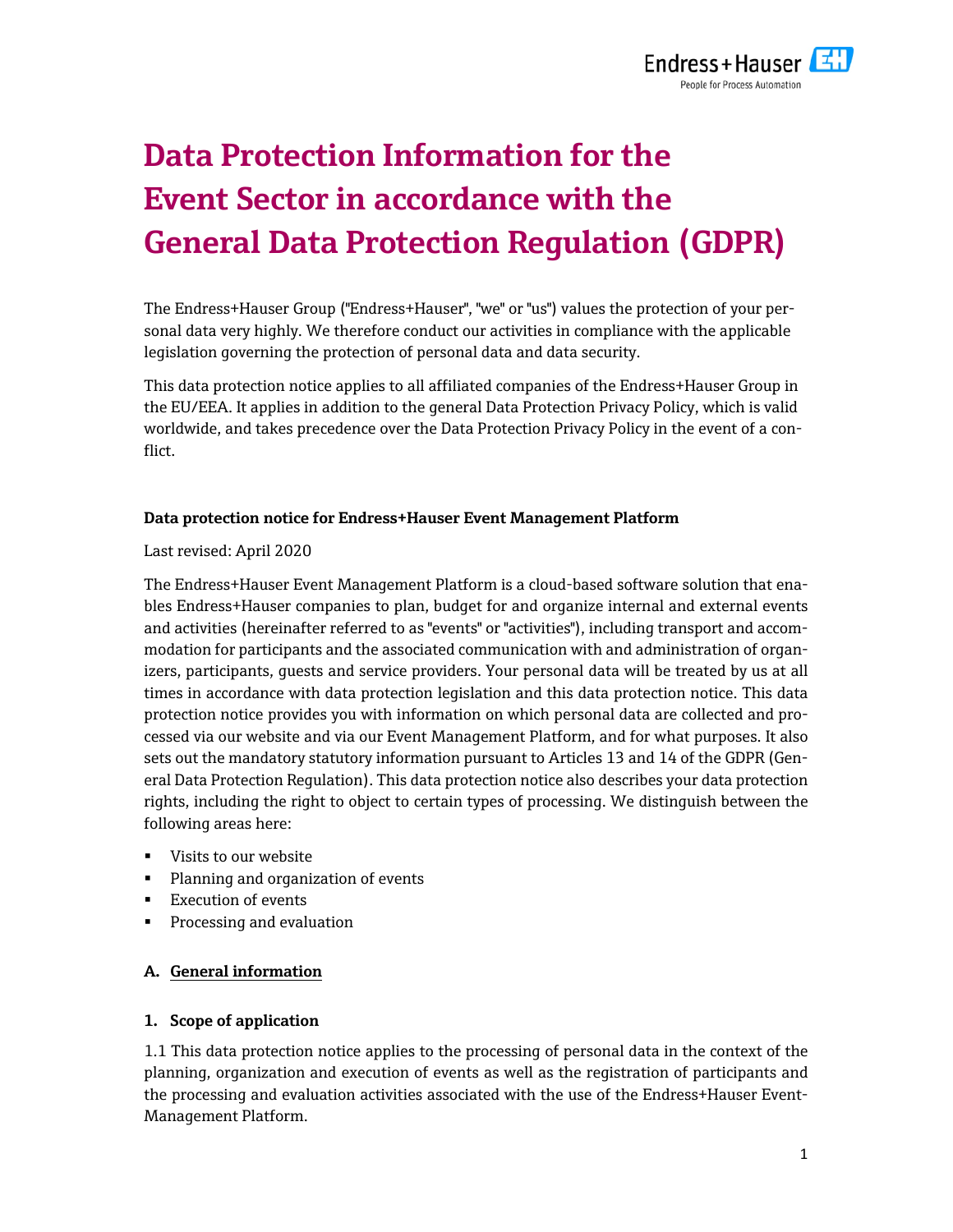

1.2 The data protection policy of the Endress+Hauser company responsible for processing your data also applies to the processing of personal data when visiting the website. This can be accessed as follows: Data Protection.

# **2. Definitions**

Unless otherwise defined in this document, the legal definitions apply, in particular those of the GDPR.

# **3. Controller, data protection officer**

The Endress+Hauser Event Management Platform is operated by Azavista (Tooltech Solutions BV, trading as Azavista, Baarsjesweg 224, 1058 AA Amsterdam) on behalf of Endress+Hauser InfoServe GmbH+Co.KG, Colmarer Str. 6, 79576 Weil am Rhein. Information regarding the Endress+Hauser company responsible under data protection law for the processing of your data, the name and contact details of the controller, his/her representative and, where necessary, the data protection officer and the responsible supervision authority can be found here Data Protection Notice.

# **4. Type of personal data processed**

The following types of personal data are processed via our Event Management Platform. Unless otherwise stated, the input fields or data interfaces are visible to the user on the platform. They concern in particular the following data, subject to the information entered by the user:

4.1 Planning and organization of events

- Account and login data of the event organizer as well as data pertaining to authorized persons on the part of Endress+Hauser
- Participant data (first name, last name, form of address, title, company, country, business address)
- Contact data (e-mail address, telephone)
- Visa application data (as in passport: first names, second name and last name, date of birth, passport number, issuing authority, expiry date of passport, duration of visa, letter of invitation required from Endress+Hauser)
- Accommodation required (yes/no, check-in date, check-out date, desired room type)
- **Transport required (yes/no, arrival date, return date and times, name of airport or train** station, arrival terminal, departure terminal, flight number or train number (coming from))
- Registration data (registration for which events and activities)
- **Attendance at meals**
- **Special meal requests and dietary preferences**
- Special categories of personal data pursuant to Art. 9(2) of the GDPR (data concerning health): food intolerances
- Attendance at events and individual event items (check-in, badge) internal only
	- **Execution of events**
- Participant data (data pertaining to attendees and invitees, in particular first name, last name, form of address, title, company, country, business address)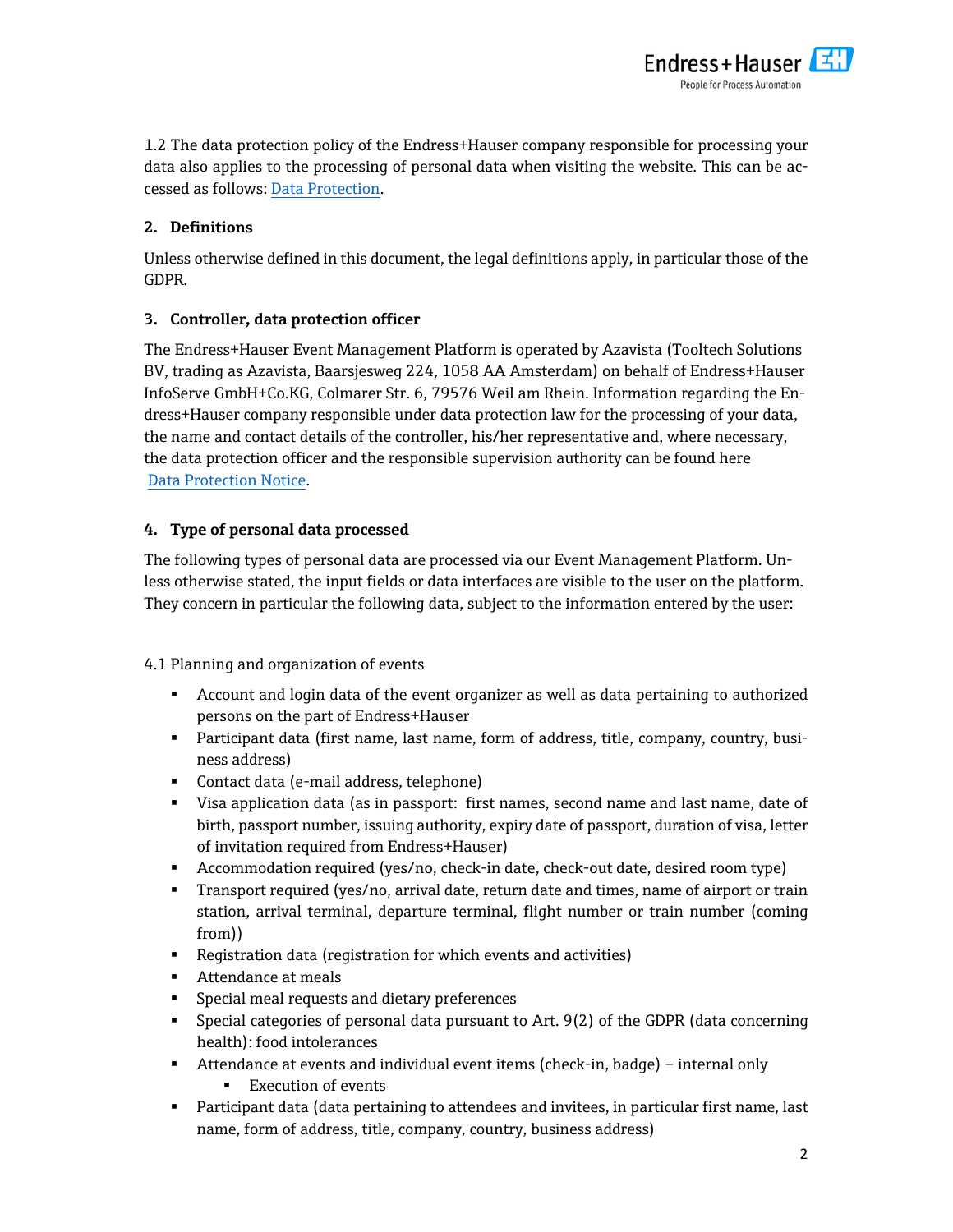

- Attendance at events and individual event items (check-in, badge) internal only
- **Special meal requests**
- Special categories of personal data (data concerning health): food intolerances
- Accommodation required (see 4.1)
- Transport required (see  $4.1$ )
	- **Processing and evaluation**
- **Invoicing and invoice data, intended use, attendance, bookings**
- **Payment and account information**
- **Feedback**
- **Photos and video recordings may be used for public relations activities and to document** the event (see 6.4).
- Reporting, evaluation and analysis of events, in particular event-related data such as attendance rate, cancellations, origin of participants and requests relating to transport, accommodation and meals – internal only

## **5. Categories of data subjects**

The following categories of data subjects are processed:

- **Event organizers**
- **Reqistered persons and participants**
- Endress+Hauser employees, who register participants
- Internal Endress+Hauser contacts for participants and guests
- **Business contacts of Endress+Hauser involved in the organization of the event**
- **•** Other invited people and guests
- **Speakers**
- Contacts of service providers and service partners (incl. transport, accommodation, catering, event technology)

## **6. Purpose of processing and legal bases**

## 6.1 Account

When you create an account to use the Event Management Platform as an organizer, we collect and process your personal data as a controller. Therefore, we do not collect and process these data on your behalf and at your instruction but as a means of enabling you to use the Event Management Platform. You can enable other Endress+Hauser employees to access and manage your account. The legal basis for this is Article 6(1b) of the GDPR.

## 6.2 Participant data

The following data are processed by us as a processor on your behalf and at your instruction: the data of event participants who register for your event via the Event Management Platform or whose data are otherwise processed via the Event Management Platform (e.g. data registered by Endress+Hauser employees) and the data of recipients of marketing campaigns, e.g. the list of recipients of your e-mail marketing campaigns that you send via the Event Management Plat-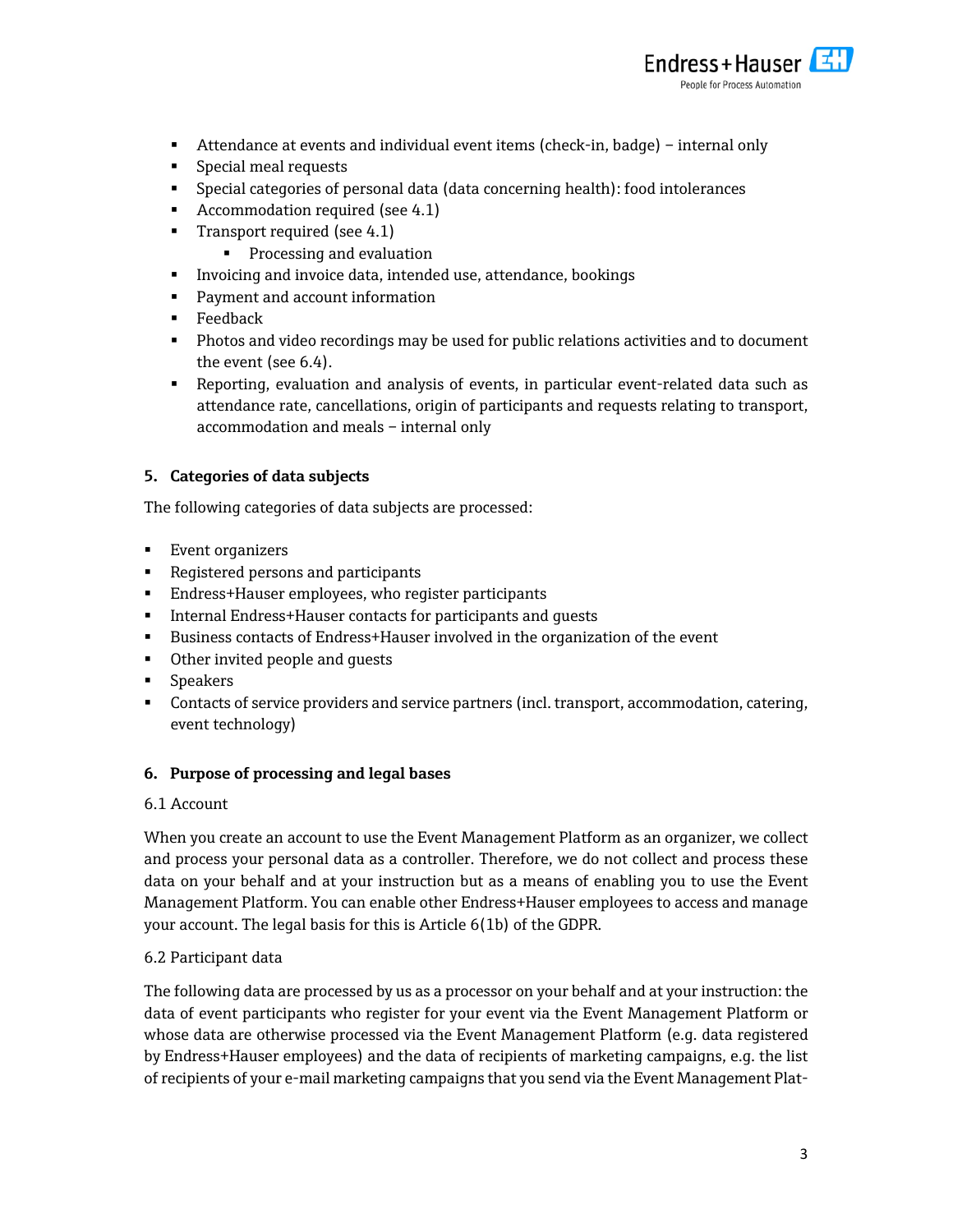

form, and other data that you store for processing on the Event Management Platform. Appropriate inter-company contracts are in place between the Endress+Hauser companies in relation to processing by a processor under Article 28 of the GDPR.

## 6.3 Planning and organization of events, registration and enrollment for events/activities

When you use the Event Management Platform to register your attendance at an event as a participant, we process your personal data within the context of registration as a processor of the controller in question. The legal basis for the processing of these data by us is Article 28 of the GDPR. The legal basis for processing by the controller is Article 6(1b) of the GDPR, insofar as these data are necessary for planning, organization, budgeting, registration and enrollment and for communication with you in this context. This applies to participant and contact data as well as registration and enrollment data for events and attendance at meals or other events/activities. Visa application data and information regarding accommodation and transport are provided on a voluntary basis. Processing is based on Article 6(1f) of the GDPR. It is necessary and proportionate for the protection of your legitimate interests and our legitimate interests, insofar as those interests are not overridden in individual cases by your interest in protecting your personal data. We wish to ensure that you have a pleasant and well-organized stay and that you enjoy your participation in our events. This includes the organization of transport and assistance with obtaining a visa or arranging suitable accommodation to meet your needs. It also includes the taking into account of special meal requests.

#### **Consent**

Where you inform us of food intolerances, the legal basis for processing is the express consent given to us pursuant to Article 9(2a) of the GDPR. We require your consent, which is requested on the website, in order to process these data. Consent is of course given on a voluntary basis. You are free to withdraw it at any time. Consent can be withheld or withdrawn at a later stage without detriment. However, food intolerances cannot be actively considered in advance when planning the catering.

Data may be collected and processed while attending an event. During admission checks, personal data concerning the ticket holder that is stored on a badge/ticket may be collected and processed. Where necessary, data may also be recorded when entering the event and also, where necessary, when leaving the event. The legal basis for this is Article 6(1b) of the GDPR; the processing of your data is necessary for the performance of a contract relating to your attendance at the event.

## 6.4 Photos and video recordings

Photos and video recordings may be used for public relations activities and for the purpose of documenting the event. The publication of photos and video recordings may be offline (printed) or online, in particular on the website or on the Endress+Hauser pages of various social media websites. The legal basis for this processing is Article 6(1f) of the GDPR, the overriding legitimate interest of documenting the event and using photos and video recordings of the event for the purpose of public relations activities conducted by the controller and Endress+Hauser.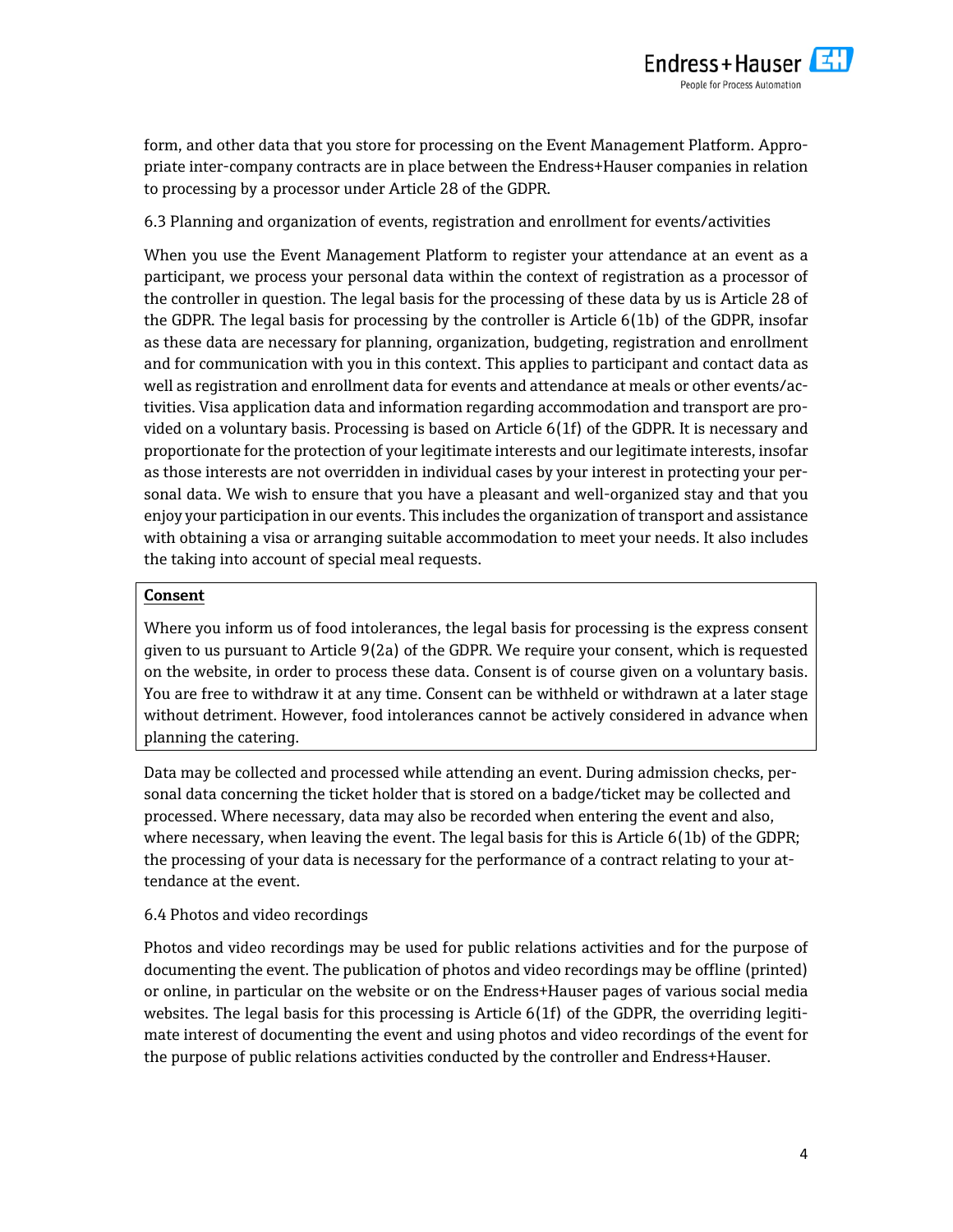

In certain cases, we request your consent if we wish to use photos in which you are depicted. Where you have expressly consented to the production and publication of photos and video recordings, the legal basis for this processing is your consent, which can be withdrawn at any time under Article 6(1a) of the GDPR.

## 6.5 Feedback and invitation to other events

Following your attendance at an event, you may be contacted by e-mail for the purpose of obtaining your feedback on the event. You can object to being contacted in this way at any time by contacting the organizer in question using the contact details provided for that organizer. Where you provide your feedback on the event on the website, the information you supply will be used solely for the purpose of evaluating the event and optimizing future events. The legal basis for this type of contact with a request for your feedback is Article 6(1f) of the GDPR. The overriding legitimate interest is the evaluation of the event and the optimization of future events. The legal basis for direct marketing, in particular invitations to other events is Article 6(1f) of the GDPR: Our legitimate interests lie in the transfer of knowledge and know-how, in training and also in the development and consolidation of existing relationships with customers and business partners. The contact data you provided when registering may also be used to for postal advertising. You can object to the processing of your data for advertising purposes at any time (cf. 14 d).

## 6.6 Invoicing

The legal basis for the processing of personal data for invoicing purposes is Article 6(1b) of the GDPR in addition to retention obligations under taxation and commercial law pursuant to Article 6(1c) of the GDPR.

# 6.7 Evaluation

The legal basis for the reporting, evaluation and analysis of events, in particular of event-related data such as attendance rate, cancellations, origin of participants and requests relating to transport, accommodation and meals, is Article 6(1f) of the GDPR. We continuously strive to achieve an even better understanding of the needs of our customers and internal participants and to adapt and improve the quality of our events and offerings accordingly. Evaluations are usually conducted in aggregate form or else pseudonymized.

# **7. Disclosure of personal data to third parties**

7.1 Data shall be disclosed to third parties only in accordance with the legal requirements. We disclose your data to third parties only if this is necessary for contractual purposes on the basis of Article 6(1b) of the GDPR for example, to protect our overriding legitimate interest under Article 6(1b) of the GDPR in the effective execution and organization of events, within the context of processing by a processor or for compliance with legal obligations to transmit data under Article 6(1c) of the GDPR to the relevant authorities.

7.2 We transfer data to our subsidiaries and affiliated companies for the purpose of informing them of the status of registrations pertaining to your participants and business contacts and for the purpose of providing services for participants, customers and their customer business contacts.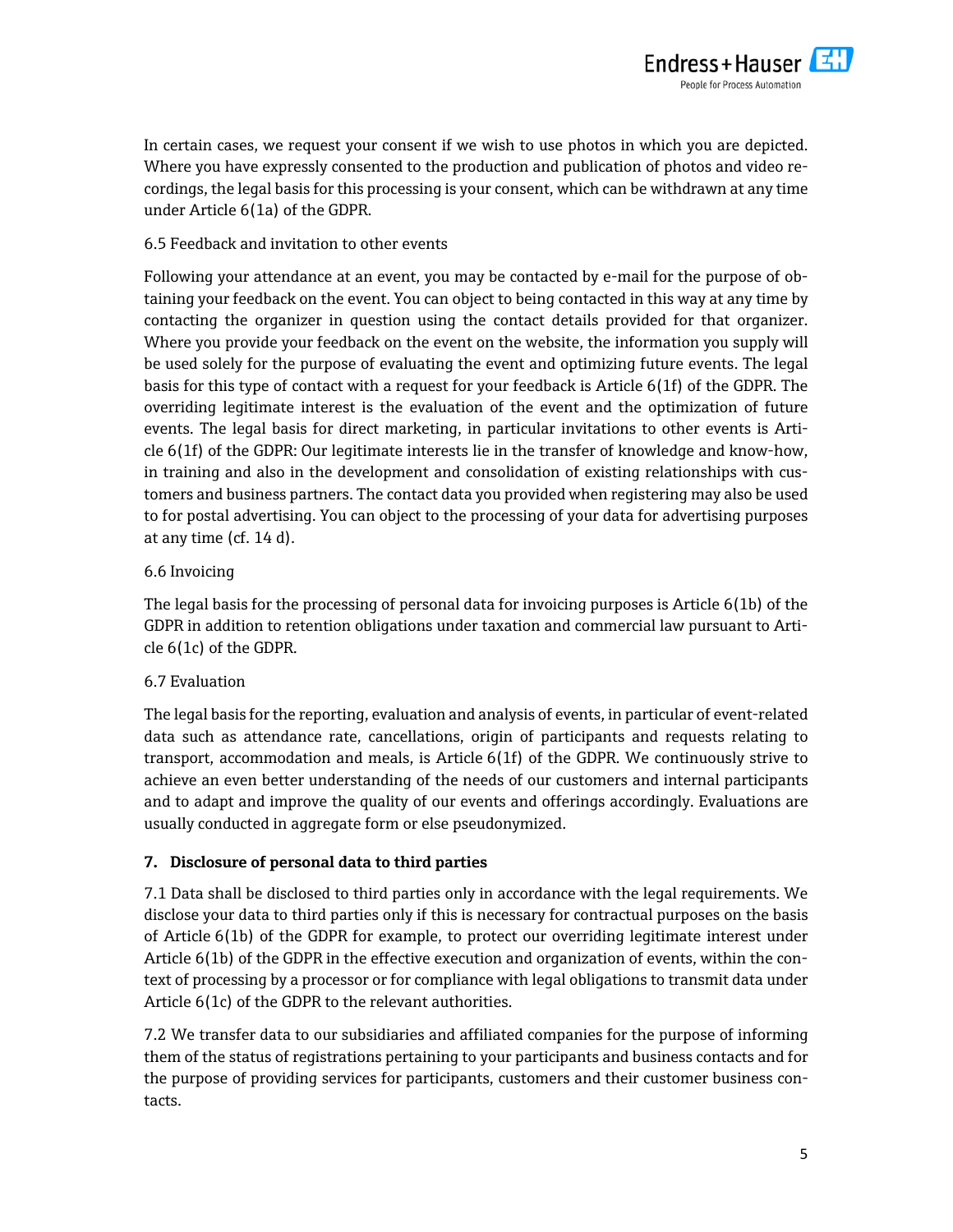

7.3 We disclose personal data to contractual partners, service providers and other third parties insofar as this is necessary for the purpose of provision, management and support for our customers and their business contacts, such as payment service providers and data center or web hosting providers. Endress+Hauser does not disclose any information to third parties for advertising purposes and does not sell or trade this information.

7.4 We disclose personal data for the purpose of providing or arranging services commissioned by our customers. Examples of this are shuttle, transport and pick-up services, accommodation as well as internal and external caterers to cater for special meal requests or food intolerances .

## **8. Transfer of personal data to a third country or an international organization**

Data will be transferred to countries outside the EU/EEA (referred to as third countries) only if this is necessary or required by law, you have given us your consent, or in the context of processing by a processor. The transfer of data to third countries is necessary insofar as events are organized by Endress+Hauser companies in third countries that are also aimed at participants from the EU/EEA. This happens regularly in the case of events organized by ENDRESS+HAUSER companies in Switzerland, for example. Where service providers in third countries are used, they are obliged to comply with the level of data protection afforded in Europe in addition to written guidance established through the agreement of EU standard contractual clauses.

## **9. Retention periods**

9.1 We shall process and retain your personal data for as long as is required to fulfill our contractual and legal obligations. We shall delete your personal data as soon as it is no longer required for the purposes mentioned above. This may mean that your personal data are retained for the period in which claims may be made against our companies.

9.2 In addition, we shall store your personal data insofar as we are legally obliged to do so. The relevant obligations to provide evidence and to retain data are derived from commercial, tax or social security law.

## **10. Obligation to provide data**

You are not obliged to provide us with your data. You cannot register on the Event Management Platform without providing your participant and contact data. You cannot register for an event or register to attend a separate meal via the Event Management Platform without providing registration data (including the event, date and time). It is necessary to provide account information and specify the bill recipient where there is a charge for the event that will be billed to the participants. This also applies if we book (additional) services for you. All other information is voluntary. Providing this information helps us to plan the event more effectively and to provide you with the best possible assistance when organizing your attendance, arrival, departure and accommodation.

## **11. Does automated decision-making or profiling take place?**

We do not conduct automated decision-making, including profiling.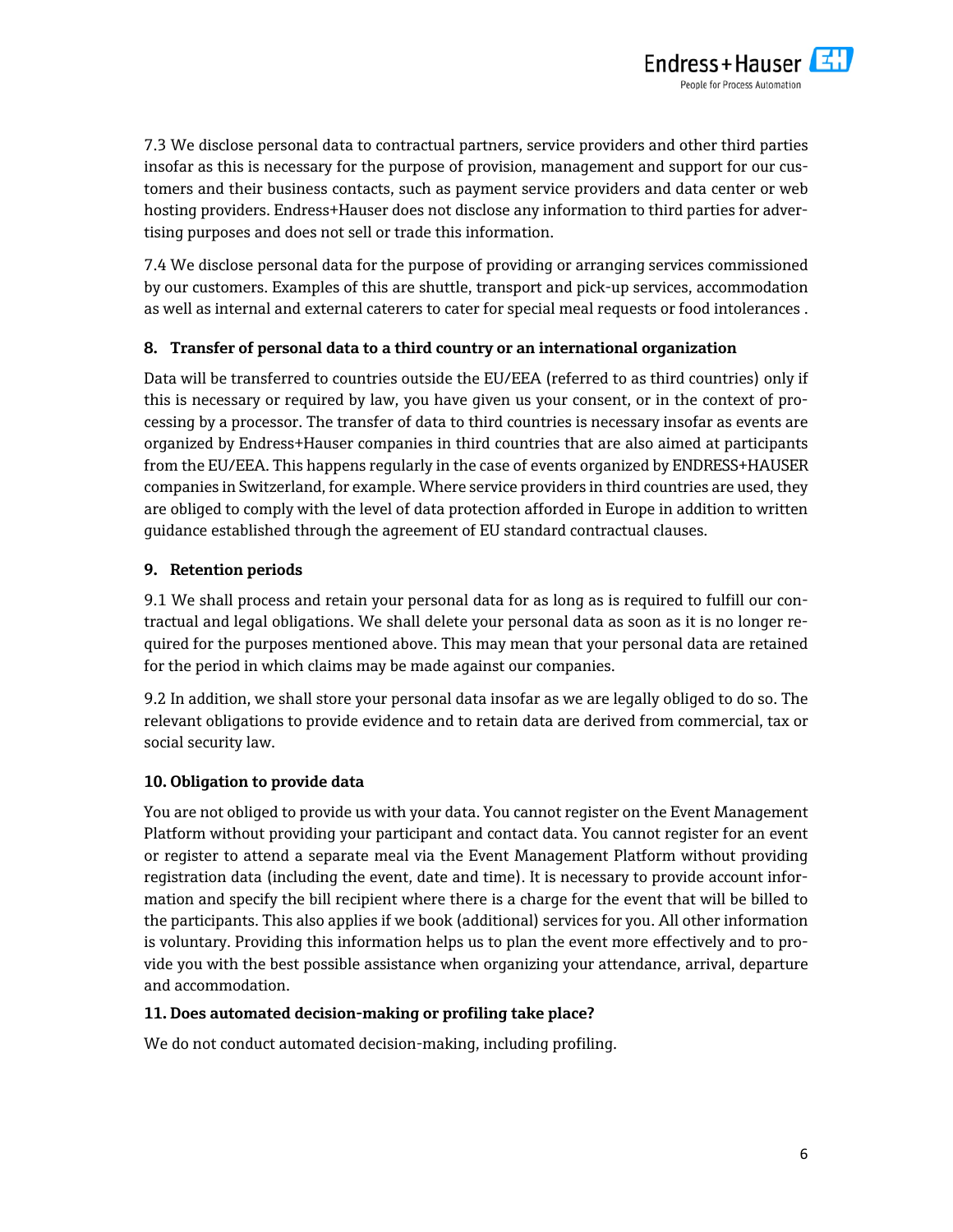

# **B. Additional information under Article 14 of the GDPR where personal data have not been obtained from the data subject.**

Where personal data have not been obtained from the data subject, the controller shall provide the data subject with the following information:

## **12. Which source do the data come from?**

12.1 We obtain data directly from the data subject within the context of registration for the event. Insofar as this involves data pertaining to Endress+Hauser employees, who are registering to attend an event, the relevant data may be imported directly from the Endress+Hauser personnel management systems or compared against the data stored in these systems. The purpose of this is to avoid discrepancies or incorrect information.

12.2 Where the data has not been obtained from the data subject, the data originate from the person who registers the participant on the Event Management Platform. These may be Endress+Hauser employees of the controller or Endress+Hauser companies of affiliated companies that invite business contacts to events. Likewise, Endress+Hauser representatives may register customers for the event. Invitations to the event are initially issued to the Endress+Hauser group companies or representatives.

12.3 In addition, we process data from the following sources:

12.3.1 We process personal data from Endress+Hauser ERP and CRM source systems.

12.3.2 Data from external service providers who register participants on behalf of customers.

12.3.3 Registrations of participants that were communicated to us via other channels, e.g. telephone or e-mail (not Azavista registration), and that are recorded on the Endress+Hauser platform by the receiving Endress+Hauser employee on behalf of the participant.

# **13. When are the data subjects informed?**

13.1 The controller shall provide the information referred to in Article 14(1) and (2) of the GDPR:

- a) within a reasonable period after obtaining the personal data, but at the latest within one month, having regard to the specific circumstances in which the personal data are processed.
- b) if the personal data are to be used for communication with the data subject, at the latest at the time of the first communication to that data subject.
- c) if a disclosure to another recipient is envisaged, at the latest when the personal data are first disclosed.

13.2 As a rule, the data subject is informed automatically by e-mail (to the address recorded during registration) immediately after his or her data are entered or imported into the system and the data record is created on the Event Management Platform.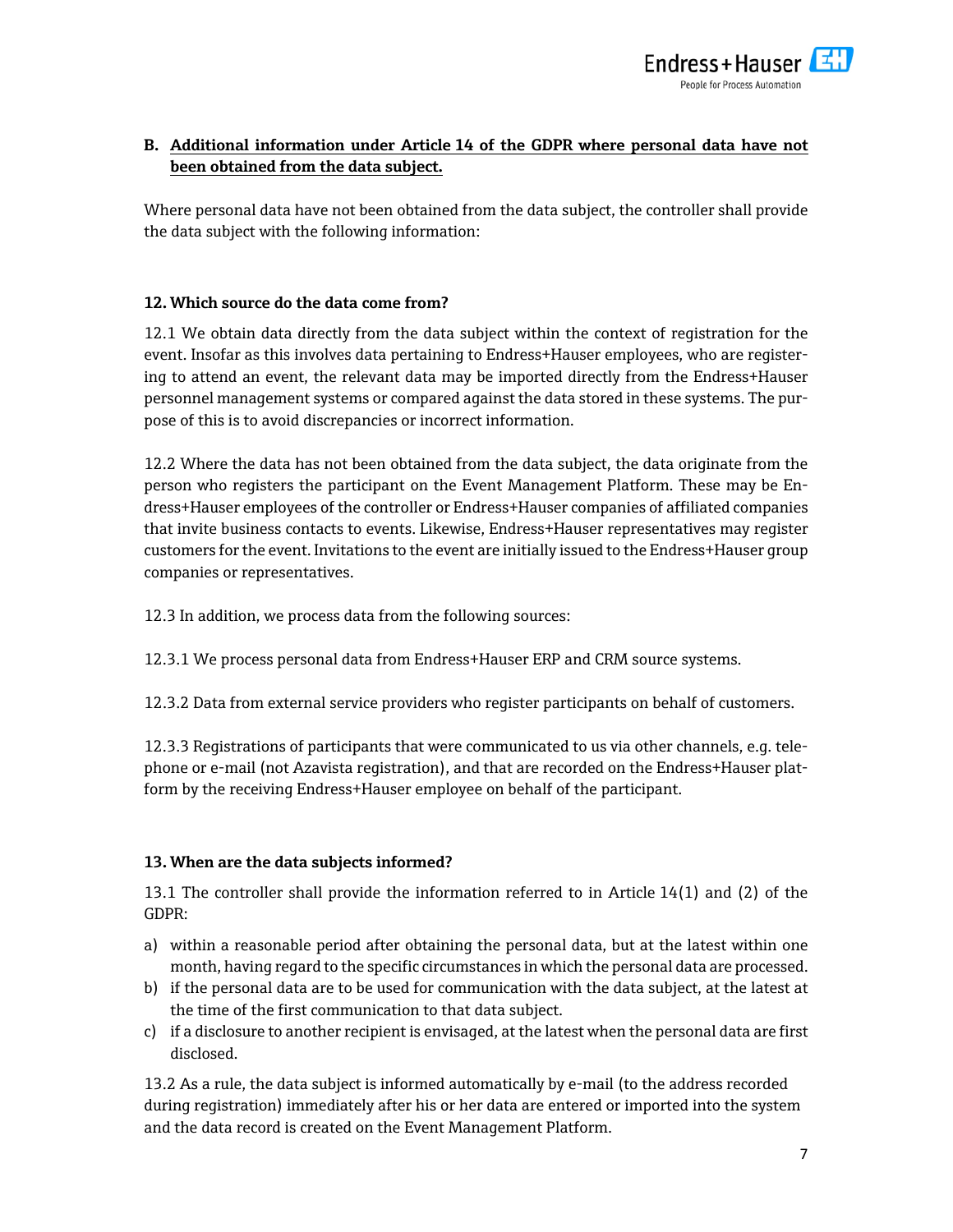

The registering Endress+Hauser company, or the representative, shall be informed of this so that any errors or incomplete entries can be corrected if necessary. Prior to disclosing the data subject's data to third parties, in particular for the purpose of arranging or providing assistance with transport and overnight accommodation, the controller shall ensure that sufficient advance notice is given to the data subject so that he or she can review his or her data and, if necessary, object to the processing of these data.

13.3 The preceding paragraphs do not apply as an exception if the data subject is already in possession of this information. This is the case, for example, where the data subject is informed of the registration by the registrant or by the ENDRESS+HAUSER company that is registering them, or has notified an Endress+Hauser employee of this by other means, for example by email, for the purpose of registration. Attention should be drawn here to the data protection notice of the ENDRESS + HAUSER Event Management Platform.

## **C. Rights of data subjects**

14. Insofar as the processing of your personal data by the controller falls under the GDPR, your rights are as follows; otherwise, the local legal provisions applicable to processing by the controller apply:

## **a) Rights under Article 15 et seq. of the GDPR**

The data subject has to right to obtain from the controller confirmation as to whether or not personal data concerning him or her is being processed. Where this is the case, the data subject has the **right of access** to these personal data and the following items of information listed under Article 15 of the GDPR. Under certain statutory conditions, you have the **right to rectification** under Article 16 of the GDPR, the right to restriction of processing under Article 18 of the GDPR and the **right to erasure** ("right to be forgotten") under Article 17 of the GDPR. Furthermore, you have the right to receive the personal data that you have provided in a structured, commonly used and machine-readable format (**right to data portability**) under Article 20 of the GDPR, provided that processing is automated and based on consent pursuant to Article 6(1a) or Article 9(2a) or based on a contract under Article 6(1b)of the GDPR.

## **b) Withdrawal of consent under Article 7(3) of the GDPR**

Where processing is based on consent under Article 6(1a) or Article 9(2a) of the GDPR, you may withdraw your consent to the processing of personal data at any time. Please be aware that withdrawal of consent has future effect only. It has no effect on processing that occurred before consent was withdrawn.

## **c) Right to lodge a complaint**

You have the right to lodge a complaint with the controller or a data protection supervisory authority (Article 77 of the GDPR). On this website you can find information about the company responsible for processing your data, the data protection officer, if applicable, and the relevant supervisory authority.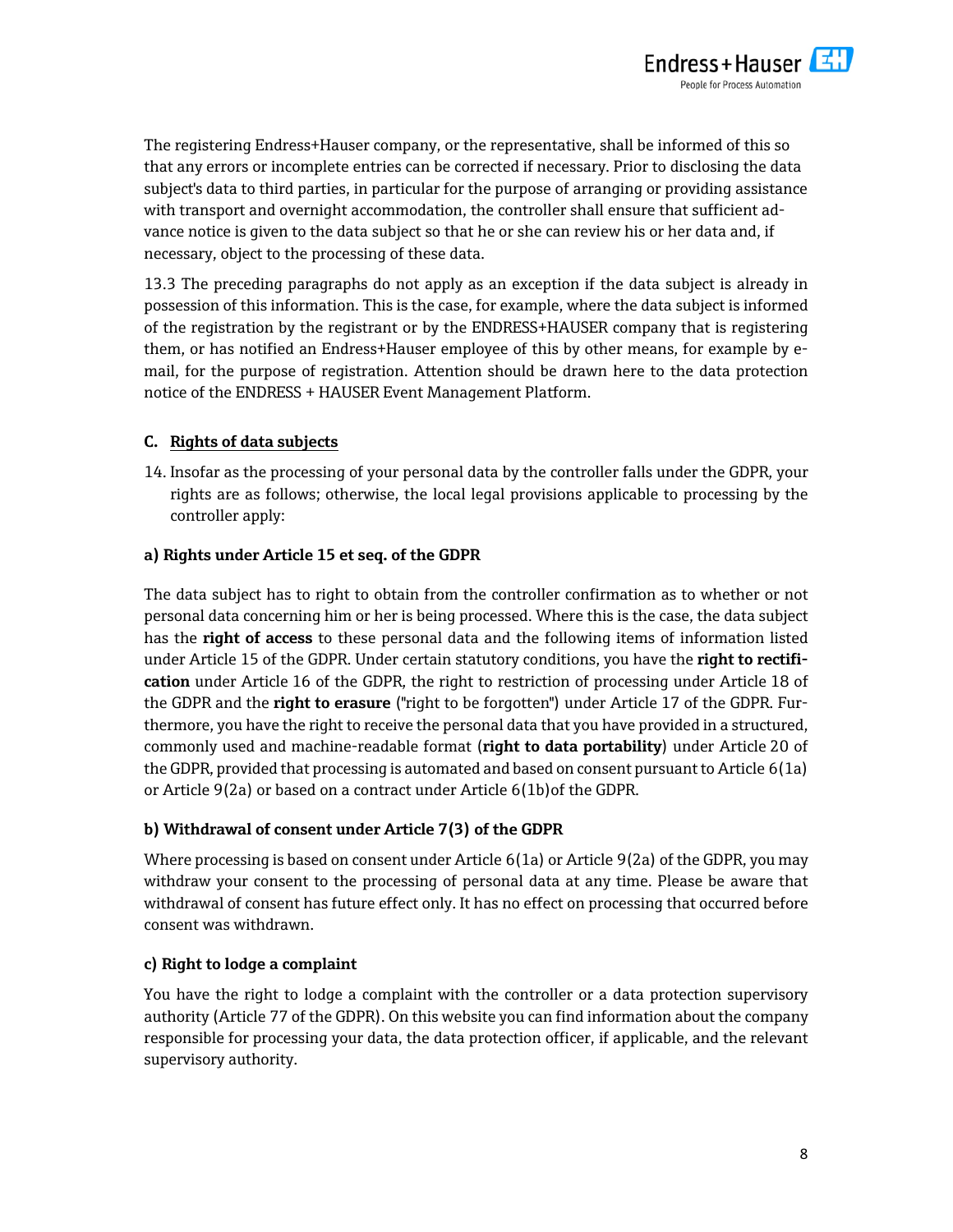

# **d) Right to object under Article 21 of the GDPR**

In addition to the rights mentioned above, you have the right to object, as follows:

## (1) Right to object on a case-by-case basis

You have the right to object at any time, on grounds relating to your particular situation, to the processing of your personal data based on Article 6(1e) of the GDPR (data processing in the public interest) and Article 6(1f) of the GDPR (data processing on the grounds of the balance of interests); this also applies to profiling based on this provision within the meaning of Article 4(4) of the GDPR.

We will cease processing your personal data if you lodge an objection, unless we can provide compelling legitimate reasons for doing so which outweigh your interests, rights and freedoms, or unless the processing is used for the purposes of asserting, exercising or defending legal claims.

(2) Right of objection to the processing of data for advertising purposes

In individual cases, we process your personal data for direct marketing purposes. You have the right to object at any time to the processing of personal data for the purposes of such marketing; this includes profiling insofar as it is related to such direct marketing. If you object to processing aimed at direct marketing, we will cease processing your personal data for such purposes.

## **D. Final provisions**

## **15. Security**

15.1 We have put in place technical and organizational security measures (in accordance with Articles 24 and 32 of the GDPR for the EU) in order to protect your personal data against loss, destruction, manipulation and unauthorized access. All of our staff and all third parties involved in data processing are obliged to comply with relevant data protection laws and treat personal data confidentially.

15.2 This site uses SSL or TLS encryption for security reasons and to protect confidential content during transmission, such as purchase orders or requests you send to us as the site operator. You can tell that the connection is encrypted from the browser's address bar, which changes from "http://" to "https://", and from the padlock symbol in your browser bar. If SSL or TLS encryption is activated, the data you transmit us cannot be read by any third party.

## **16. Changes to our privacy provisions**

We reserve the right to make changes to our security and data protection measures to the extent necessary due to technological advances or changes in law. In such cases, we will also amend our data protection notice accordingly. Therefore, please pay attention to the latest version of our data protection notice.

# **17. Change of purpose**

17.1 Where the controller intends to further process the personal data for a purpose other than that for which it was collected, the controller shall provide the data subject prior to that further